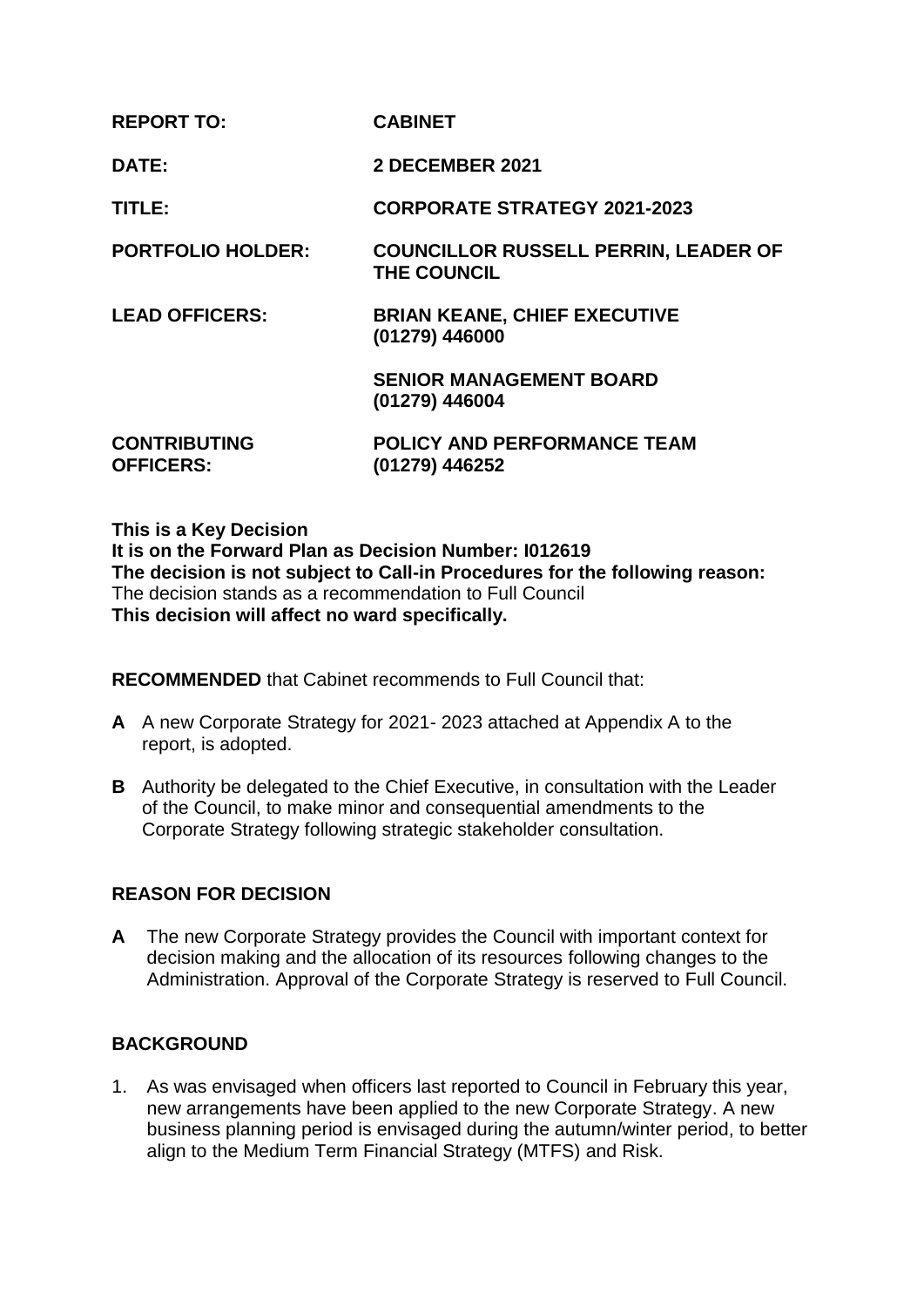- 2. There has also been a refresh of the Council's priorities now called Strategic Themes. The four Key Strategic Themes that reflects the priorities of the new Administration are:
	- a) Economic Growth;
	- b) Social Cohesion;
	- c) Safeguarding the Environment; and
	- d) An Efficient Council
- 3. These Strategic Themes will guide the focus of the Strategy and position the Council to be a vehicle to "extend opportunity and prosperity to all".
- 4. The Corporate Strategy is part of the annual corporate and budget planning process. The Strategy gives direction to the Council so that it continues to focus on the right themes for Harlow to take forward for the next three years.

## **ISSUES/PROPOSALS**

- 5. The Corporate Strategy 2021-2023 attached at Appendix A:
	- a) Sets out the Council's strategic ambitions for the next three years to March 2024 within the financial resources available;
	- b) Provide a firm link to the Council's Medium-Term Financial Strategy (MTFS) and;
	- c) Sets out how the Strategic Themes will be achieved through the Ambitions set out on Appendix A to this report.
- 6. Overall, the Strategy represents some continuity of the priorities that have gone before, but also signals significant change, including:
	- a) More emphasis on strategic growth and regeneration, climate action and sustainability;
	- b) Investment in our neighbourhoods, our housing and maximising opportunities in our new housing programme;
	- c) A financially efficient, low tax Authority that maximises income; delivers value for money and protects its discretionary services;
	- d) Focus on a community agenda that promotes community and business resilience; social inclusion and is a customer centric organisation;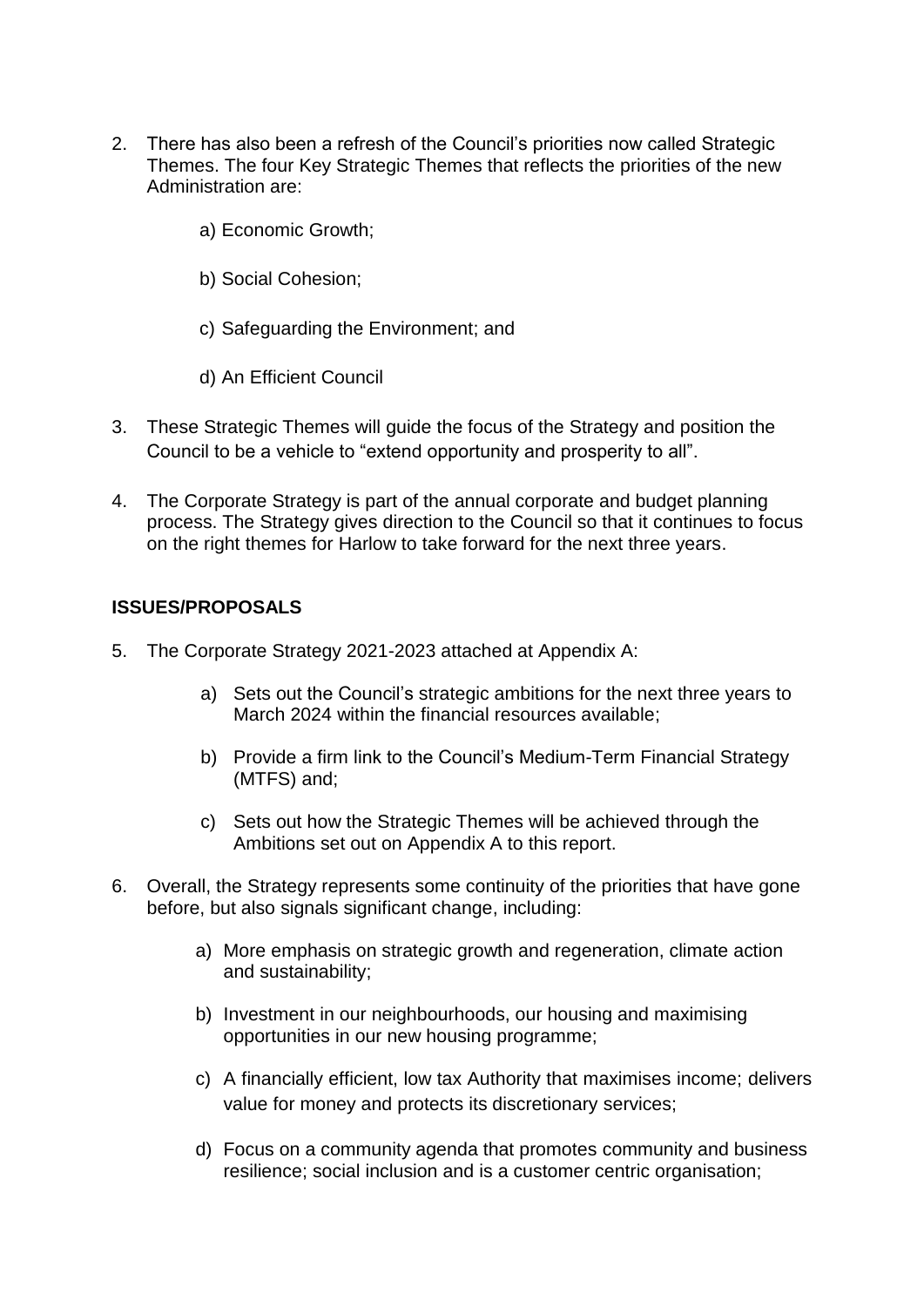- e) Setting Harlow on track to be a successful place to work and do business at the heart of the UK Innovation Corridor, attracting new investment and businesses; and
- f) A platform for HTS Group, through its developing Business Plan, to become a greater provider of local authority services.
- 7. It is proposed that, once the Strategy is approved by Cabinet, the following key activities will be undertaken:
	- a) Further engagement with strategic partners;
	- b) Alignment with the MTFS and Risk during the autumn and winter period of 2021;
	- c) Equality Impact Assessments (EIAs) undertaken at a later stage when implementation is recommended to Cabinet; and
	- d) The final Strategy brought back for adoption at Full Council later in the year.
- 8. A 'Delivery Plan' to be developed once the Strategy is approved which will outline the key actions to meet the Ambitions over the life of the Strategy. The Plan will form the basis for future performance reporting to Members and provide an opportunity to refresh the delivery proposals on an annual basis.
- 9. Subsequent service plans and team plans will be drawn up which will feed into the Personal Performance Plans (PPP's) of staff from April 2022.

## **IMPLICATIONS**

## **Environment and Planning (Includes Sustainability)**

As contained within the report.

**Author: Andrew Bramidge, Director of Strategic Growth and Regeneration** 

## **Finance (Includes ICT, and Property and Facilities)**

The resources earmarked for delivering the 2021 - 2023 Corporate Strategy will be detailed the Medium-Term Financial Strategy and presented to a future meeting of Cabinet

## **Author: Simon Freeman, Deputy to the Chief Executive and Director of Finance**

## **Housing**

As contained within the report. **Author: Andrew Murray, Director of Housing**

#### **Community Wellbeing**

As contained within the report. **Author: Jane Greer, Director of Communities and Environment**